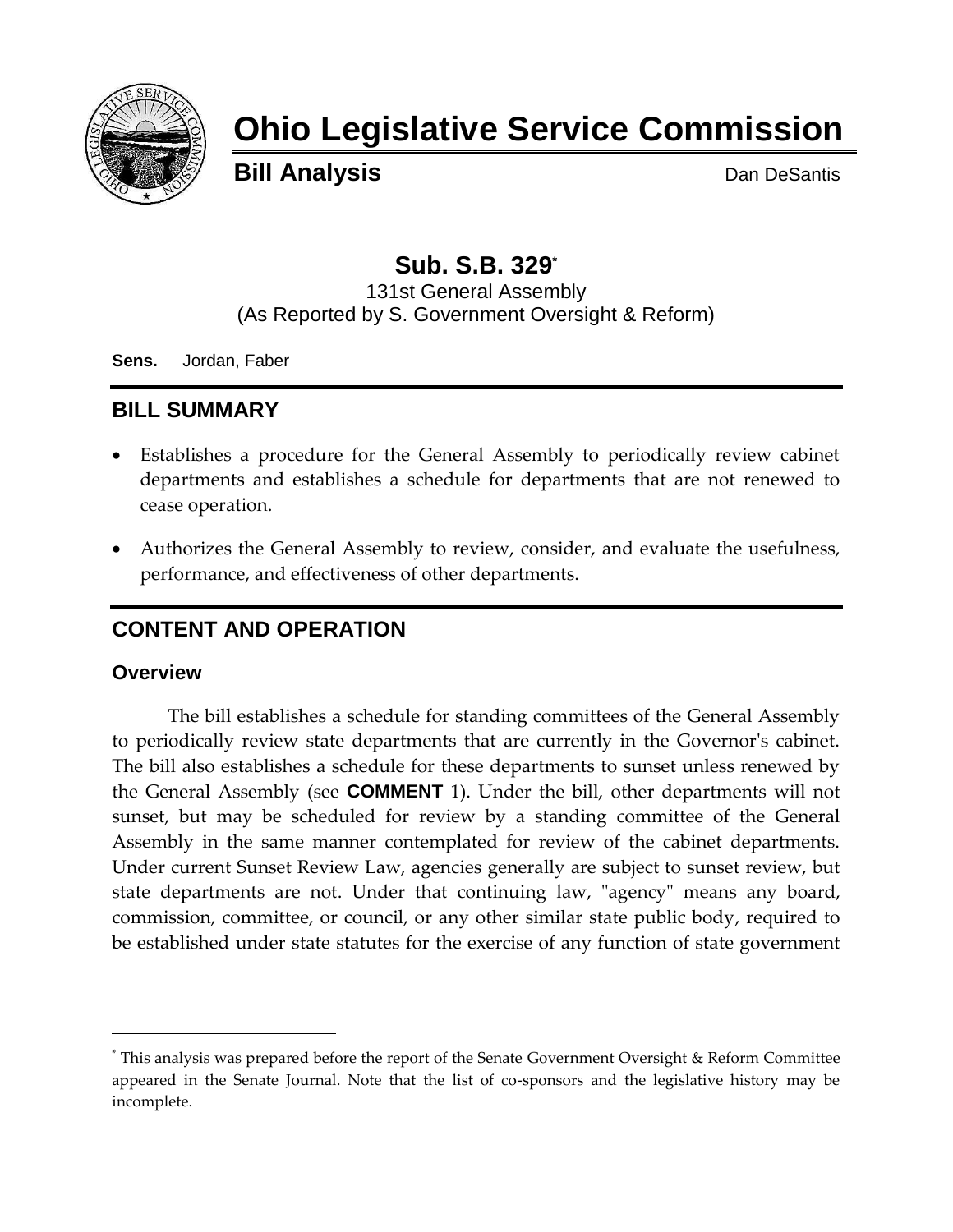and to which members are appointed or elected. But certain agencies are specifically exempt from sunset review. 1

#### **Review of cabinet departments**

Under the bill, the departments enumerated below must periodically be reviewed by the General Assembly and, unless renewed must cease to operate according to the outlined schedule. If the General Assembly does not renew a department that is scheduled to be reviewed and the department is not otherwise renewed before the department's expiration date, the department must wind up operations, <sup>2</sup> during the two-year period before the department's expiration date, and must suspend all operations at midnight on the day after the expiration date.<sup>3</sup>

The following departments must be reviewed during each even-numbered general assembly, and expire at the end of December 31 of the second year of the subsequent odd-numbered general assembly, unless the department is renewed:<sup>4</sup>

- (1) The Office of Budget and Management;
- (2) The Department of Administrative Services;
- (3) The Department of Agriculture;
- (4) The Department of Health;
- (5) The Department of Public Safety;
- (6) The Department of Developmental Disabilities;
- (7) The Development Services Agency;
- (8) The Department of Rehabilitation and Correction;
- (9) The Department of Aging;
- (10) The Department of Medicaid;

 $^{4}$  R.C. 101.88(B).



 $1$  R.C. 101.82(A), not in the bill.

 $2$  R.C. 126.29, not in the bill, outlines certain procedures a state agency must follow when terminating operations.

 $3$  R.C. 101.88(A).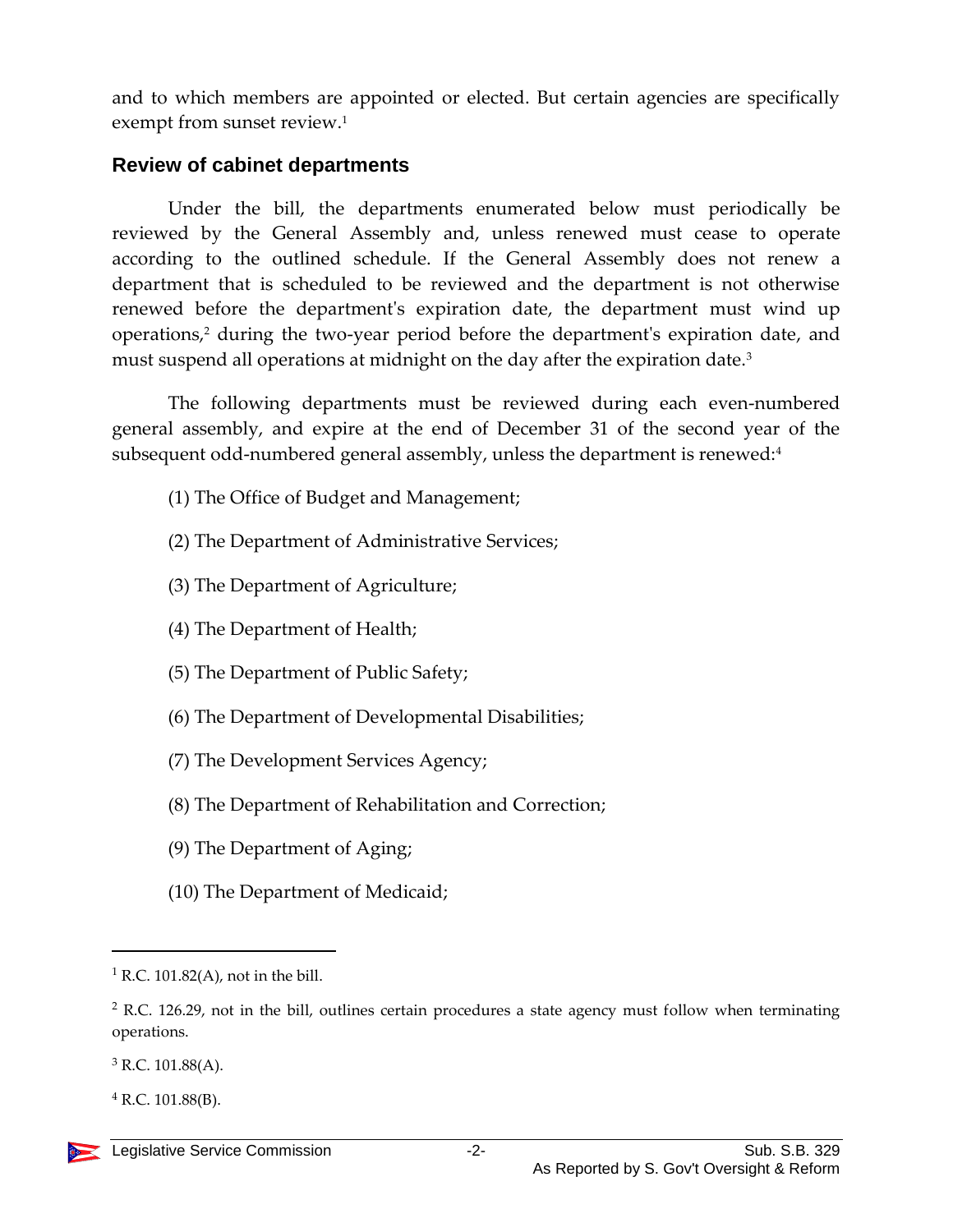- (11) The Office of the Adjutant General; and
- (12) The Department of Higher Education.

The following departments must be reviewed during each odd-numbered general assembly, and expire at the end of December 31 of the second year of the subsequent even-numbered general assembly, unless the department is renewed:<sup>5</sup>

- (1) The Department of Commerce;
- (2) The Department of Transportation;
- (3) The Department of Natural Resources;
- (4) The Department of Job and Family Services;
- (5) The Department of Mental Health and Addiction Services;
- (6) The Department of Insurance;
- (7) The Department of Youth Services;
- (8) The Environmental Protection Agency;
- (9) The Department of Veterans Services;
- (10) The Office of Health Transformation;
- (11) The Public Utilities Commission;
- (12) The Department of Taxation; and
- (13) The Bureau of Workers' Compensation. (See **COMMENT** 2.)

# **Review of other departments**

Under the bill, a department that is not specifically enumerated and scheduled to be reviewed is not subject to automatic expiration. But the bill authorizes the President of the Senate and the Speaker of the House of Representatives to direct a standing committee of the Senate and of the House of Representatives, respectively, to hold hearings to receive the testimony of the public and of the chief executive officer of the

 $5$  R.C. 101.88(C).

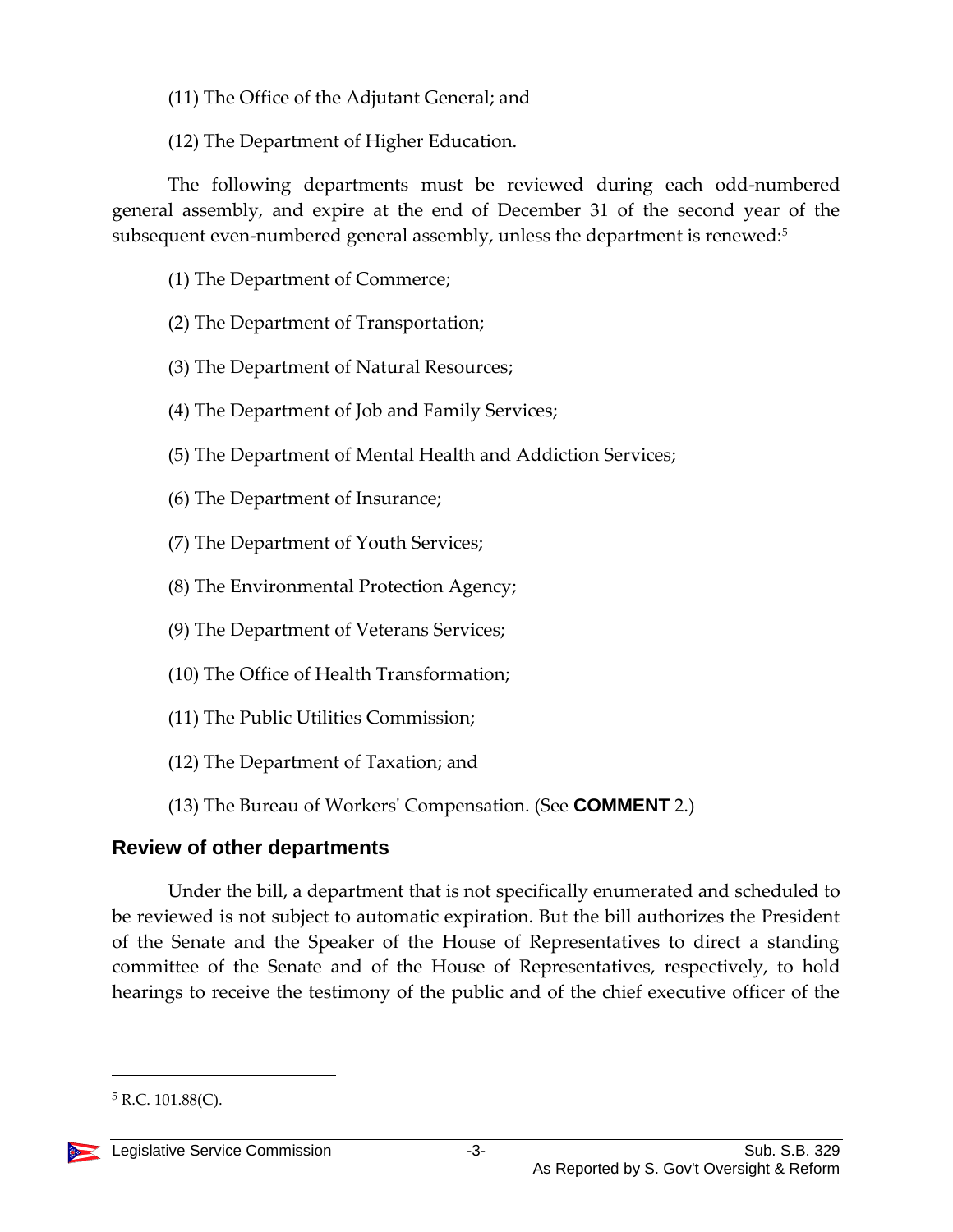department and otherwise to review, consider, and evaluate the usefulness, performance, and effectiveness of the department.<sup>6</sup>

#### **Method for renewal**

Under the bill, a department may be renewed by passage of a bill that continues the statutes creating and empowering the department. The bill further clarifies that amendment of a statute creating and empowering a department that is subject to review that is amended between the time the department was last reviewed and the time it is next scheduled to be reviewed does not change the department's next scheduled review date. A department's next scheduled review date changes only if the amendment expressly so provides.<sup>7</sup>

#### **Review procedure**

The bill requires that, not later than three months after a general assembly starts during which a department is scheduled to be reviewed, the President of the Senate and the Speaker of the House of Representatives each must direct a standing committee of the Senate and of the House, respectively, to hold hearings to receive testimony of the public and of the chief executive officer of the department. The committees also must review, consider, and evaluate the usefulness, performance, and effectiveness of the department. The President of the Senate and the Speaker of the House may defer a department's review until the next general assembly during which the department is subject to review. The deferral does not prevent the expiration of a department. Under the bill, a department's renewal in accordance with the method outlined in law (see "Method for renewal," above), is necessary to continue the statutes creating and empowering the department regardless of whether the department's review has occurred or has been deferred. A department whose review has been deferred must be reviewed, without the option for deferment, during the next general assembly during which the department is subject to review.<sup>8</sup>

Each department that is scheduled for review and each other department that is identified to be reviewed must submit to the standing committee a report that contains all of the following information:<sup>9</sup>

(1) The department's primary purpose and its various goals and objectives;

 $7$  R.C. 101.88(F).

 $^{9}$  R.C. 101.881(C).

 $6$  R.C. 101.881(B).

 $8$  R.C. 101.881(A).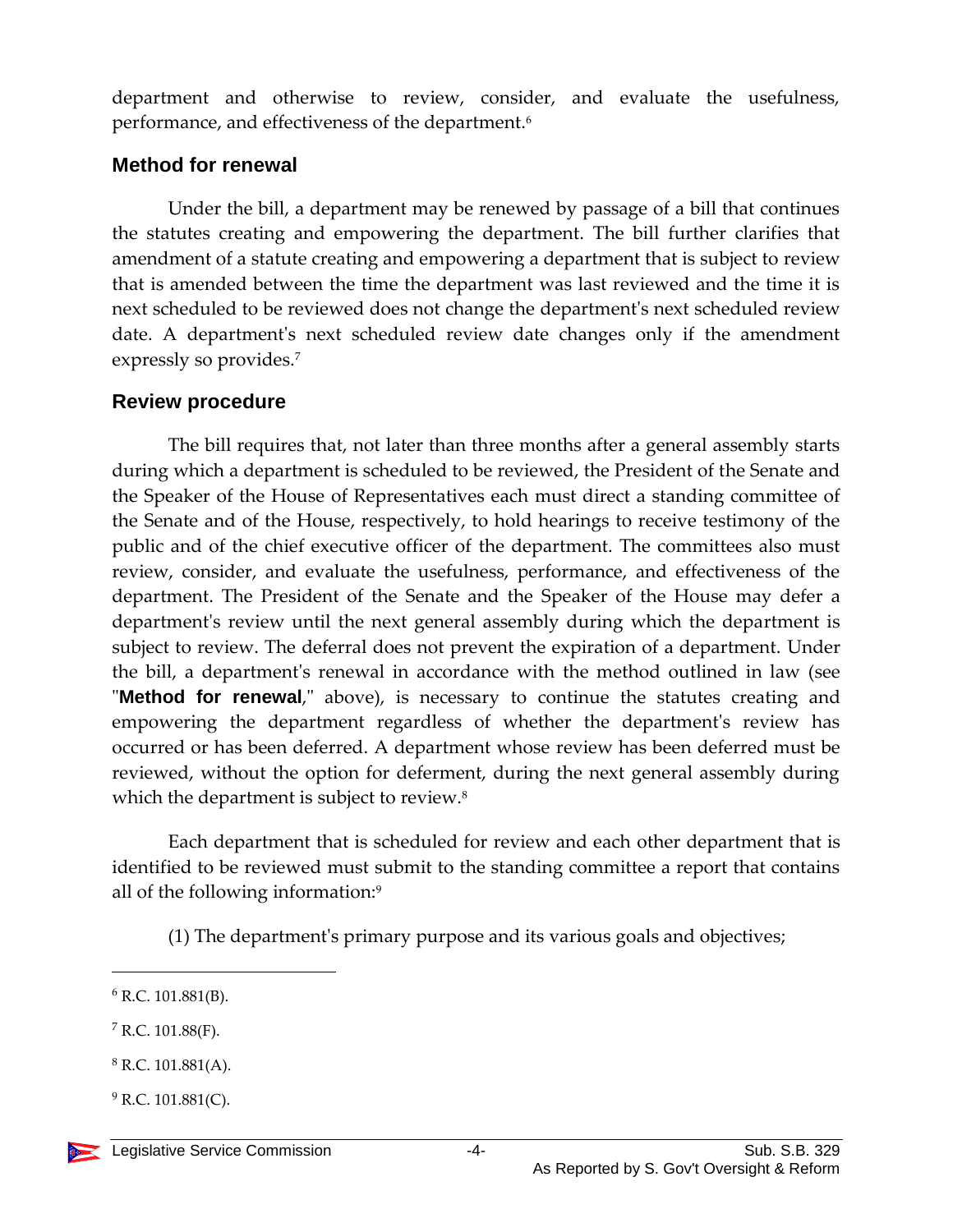(2) The department's past and anticipated workload, the number of staff required to complete that workload, and the department's total number of staff;

(3) The department's past and anticipated budgets and its sources of funding.

Furthermore, the bill sets forth that the department has the burden of demonstrating to the standing committee a public need for its continued existence. In determining whether a department has demonstrated that need, the standing committee must consider, as relevant, all of the following:<sup>10</sup>

(1) Whether or not the public could be protected or served in an alternate or less restrictive manner;

(2) Whether or not the department serves the public interest rather than a specific interest;

(3) Whether or not rules adopted by the department are consistent with the legislative mandate of the department as expressed in the statutes that created and empowered the department;

(4) The extent to which the department's jurisdiction and programs overlap or duplicate those of other departments, the extent to which the department coordinates with those other departments, and the extent to which the department's programs could be consolidated with the programs of other state departments;

(5) Whether or not the department's continuation is necessary to protect the health, safety, or welfare of the public, and if so, whether or not the department's authority is narrowly tailored to protect against present, recognizable, and significant harms to the health, safety, or welfare of the public;

(6) The amount of regulation exercised by the department compared to such regulation, if any, in other states;

(7) Whether or not private contractors could be used, in an effective and efficient manner, either to assist the department in the performance of its duties or to perform these duties instead of the department;

(8) Whether or not the department's operation has inhibited economic growth, reduced efficiency, or increased the cost of government;

 $10$  R.C. 101.881(D).

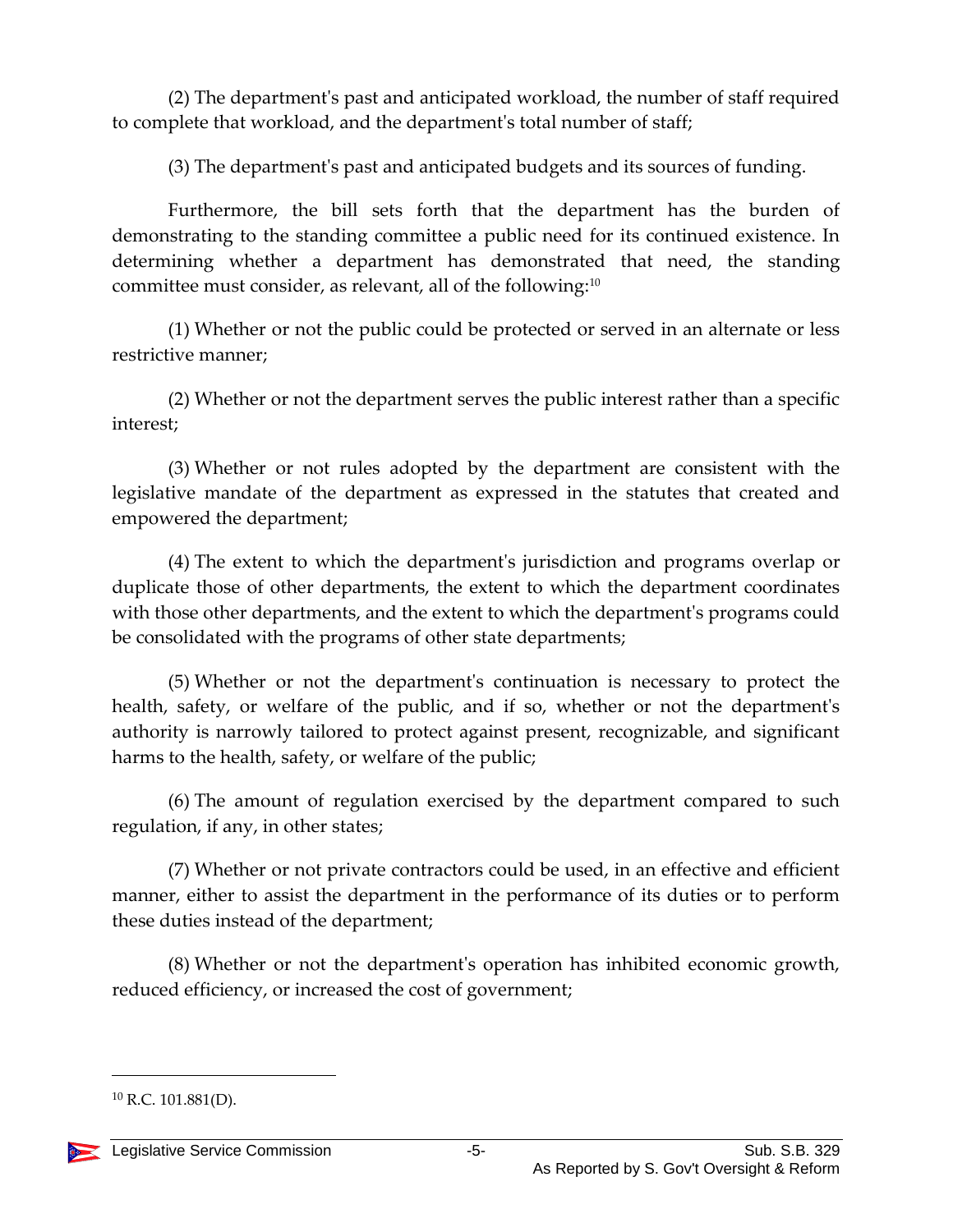(9) An assessment of the department's authority regarding fees, inspections, enforcement, and penalties;

(10) The extent to which the department has permitted qualified applicants to serve the public;

(11) The cost-effectiveness of the department in terms of number of employees, services rendered, and administrative costs incurred, both past and present;

(12) Whether or not the department's operation has been impeded or enhanced by existing statutes and procedures and by budgetary, resource, and personnel practices;

(13) Whether the department has recommended statutory changes to the General Assembly that would benefit the public as opposed to the persons regulated by the department, if any, and whether its recommendations and other policies have been adopted and implemented;

(14) Whether the department has required any persons it regulates to report to it the impact of the department rules and decisions on the public as they affect service costs and service delivery;

(15) Whether persons the department regulates, if any, have been required to assess problems in their business operations that affect the public;

(16) Whether the department has encouraged public participation in its rulemaking and decision-making;

(17) The efficiency with which formal public complaints filed with the department have been processed to completion;

(18) Whether the department's programs or services duplicate or overlap those of other departments;

(19) Whether the purpose for which the department was created has been fulfilled, has changed, or no longer exists;

(20) Whether federal law requires that the department be renewed in some form;

(21) An assessment of the department's administrative hearing process if the department has an administrative hearing process;

(22) Changes needed in the department's enabling laws for it to comply with the criteria suggested by the considerations listed.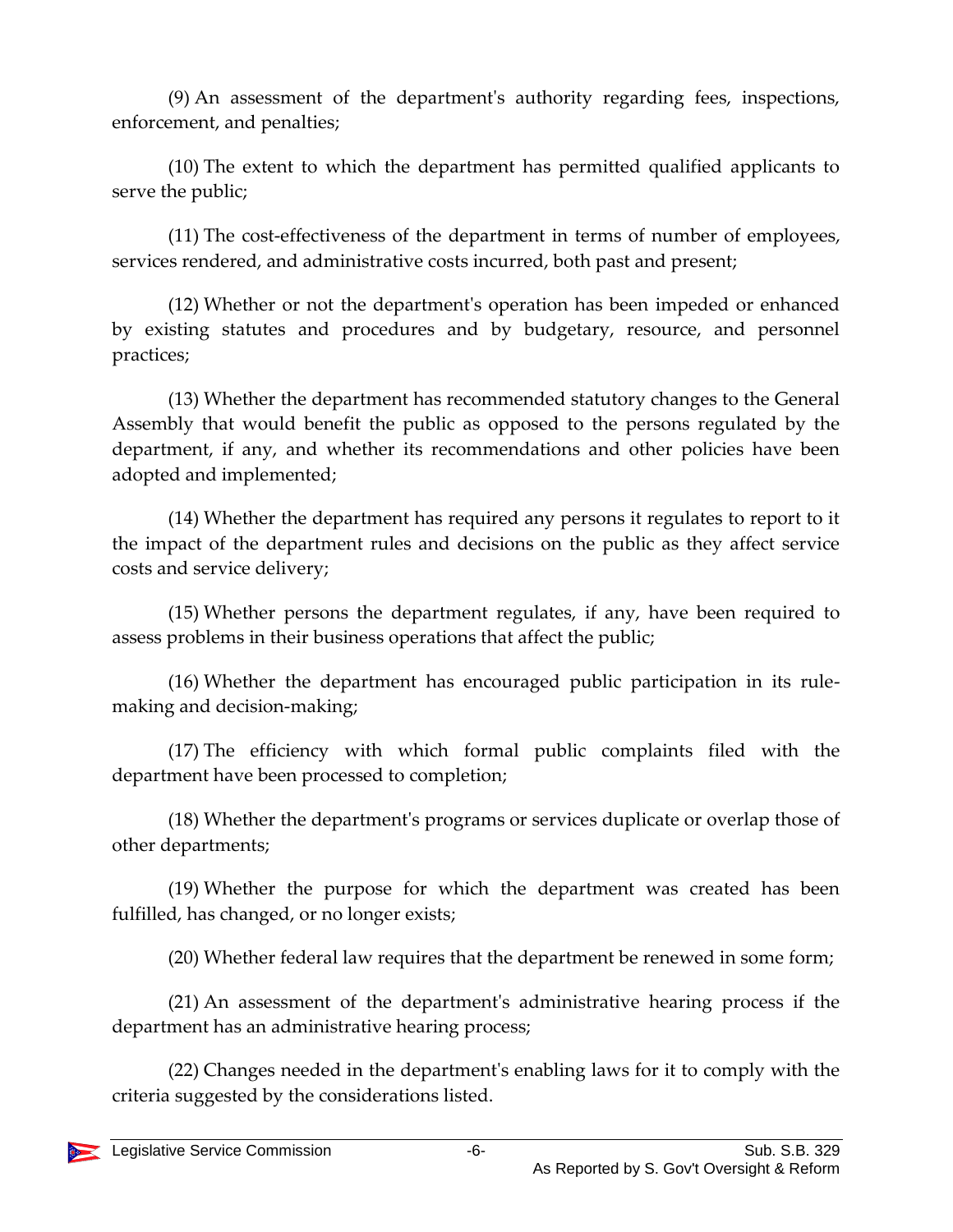Furthermore, the bill requires additional considerations in the review of a department that issues a license to practice a trade or profession. Under the bill, "license" means a license certificate, permit, or other authorization issued or conferred by a department or board under which a person may engage in a profession, occupation, or occupational activity. For those departments, the standing committee must also consider all of the following: <sup>11</sup>

(1) Whether the requirement for the license serves a meaningful, defined public interest and provides the least restrictive form of regulation that adequately protects the public interest. Under the bill, a government regulatory requirement is in the public interest if it provides protection from present, recognizable, and significant harms to the health, safety, or welfare of the public. And, "least restrictive form of regulation" means the public policy of relying on one of the following, listed from the least to the most restrictive, as a means of consumer protection: market competition; third-party or consumer-created ratings and reviews; private certification; specific private civil cause of action to remedy consumer harm; actions under the Ohio Consumer Sales Practices Act; regulation of the process of providing the specific goods or services to consumers; inspection; bonding or insurance; registration; government certification; specialty occupational license for medical reimbursement; and occupational license. "Specialty occupational license for medical reimbursement" means a nontransferable authorization in law for an individual to provide identified medical services and qualify for payment or reimbursement from a government agency based on meeting personal qualifications established in law.

(2) The extent to which the objective of licensing may be achieved through market forces, private or industry certification and accreditation programs, or enforcement of other existing laws;

(3) The extent to which licensing ensures that practitioners have occupational skill sets or competencies that correlate with a public interest, and the impact that those criteria have on applicants for a license, particularly those with moderate or low incomes, seeking to enter the occupation or profession; and

(4) The extent to which the requirement for the license stimulates or restricts competition, affects consumer choice, and affects the cost of services.

## **Expiration**

The bill prohibits the Director of Budget and Management from authorizing the expenditure of any moneys for any department on or after its expiration.

 $^{11}$  R.C. 101.881(E).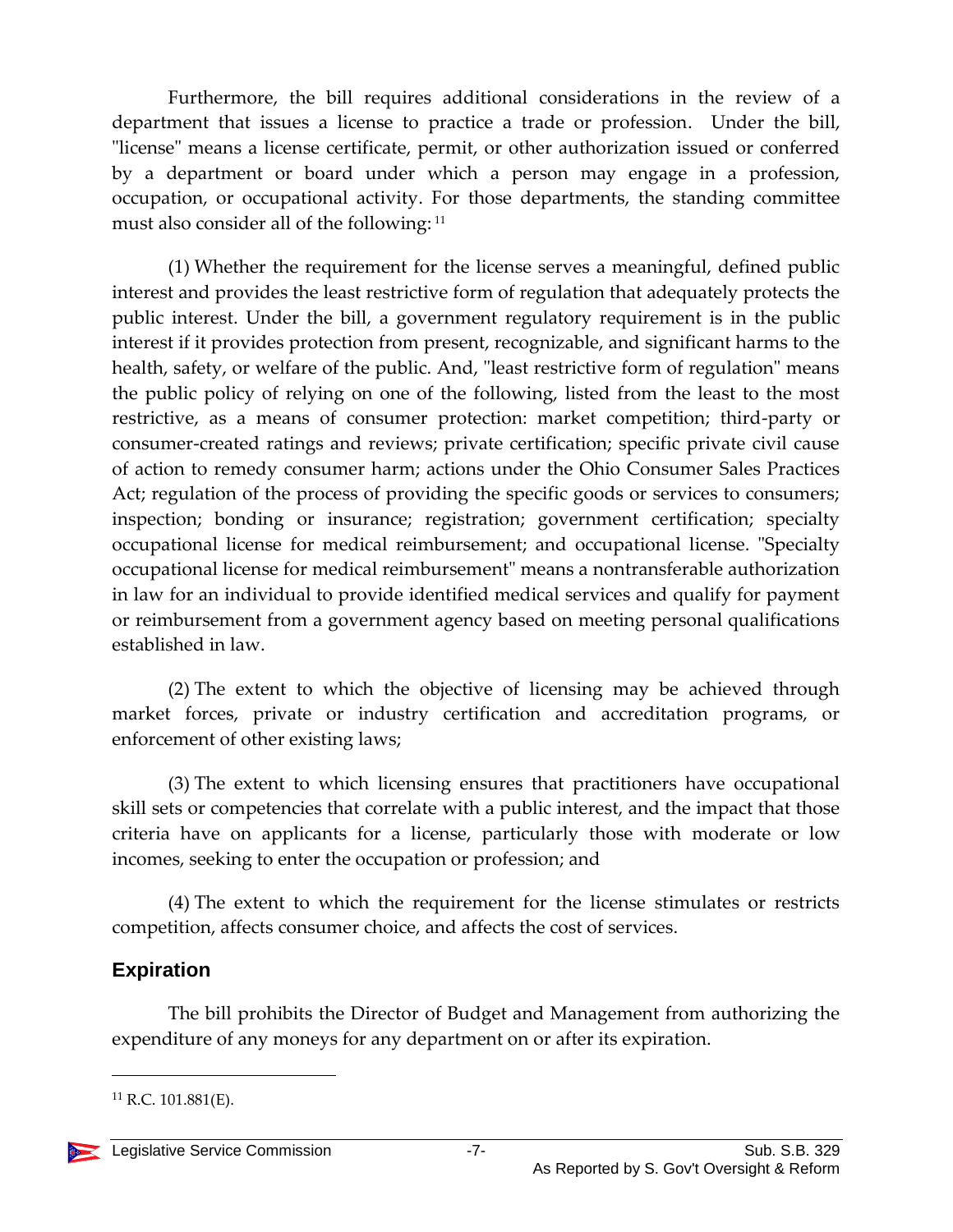The bill permits the General Assembly to provide by law for the orderly, efficient, and expeditious conclusion of a department's business and operation. The department's rules, orders, licenses, contracts, and other actions made, taken, granted, or performed must continue under their terms notwithstanding the department's abolition, unless the law provides otherwise. The General Assembly may provide by law for the temporary or permanent transfer of some or all of a terminated or transferred department's functions and personnel to a successor department, board, or officer.

A department's abolition, termination, or transfer must not cause the termination or dismissal of any claim pending against the department by any person, or any claim pending against any person by the department. Unless the law provides otherwise for the substitution of parties, the Attorney General succeeds the department for any pending claim.<sup>12</sup>

## **Common Sense Initiative Office**

The bill requires the Chief of the Common Sense Initiative Office (CSIO), or the Chief's designee, to appear and testify before the appropriate standing committee with respect to a department being reviewed by the committee. The President of the Senate and the Speaker of the House must notify the Chief when a department is identified to be reviewed by a standing committee. The testimony of the Chief or of the Chief's designee must at least address all of the following: <sup>13</sup>

(1) Whether or not the CSIO has, within the previous five years, received commentary related to the department through the CSIO's comment system;

(2) Whether or not the CSIO has, within the previous five years, received advice from the Small Business Advisory Council with respect to rules of the department; and

(3) Any other information the Chief believes will elucidate the effectiveness and efficiency of the department and in particular the quality of customer service provided by the department.

## **Report of findings and recommendations**

The bill authorizes a standing committee, after the completion of the review of a department, to prepare and publish a report of its findings and recommendations. The standing committee may include in a single report its findings and recommendations

 $12$  R.C. 101.88(D) and (E).

<sup>13</sup> R.C. 101.882.